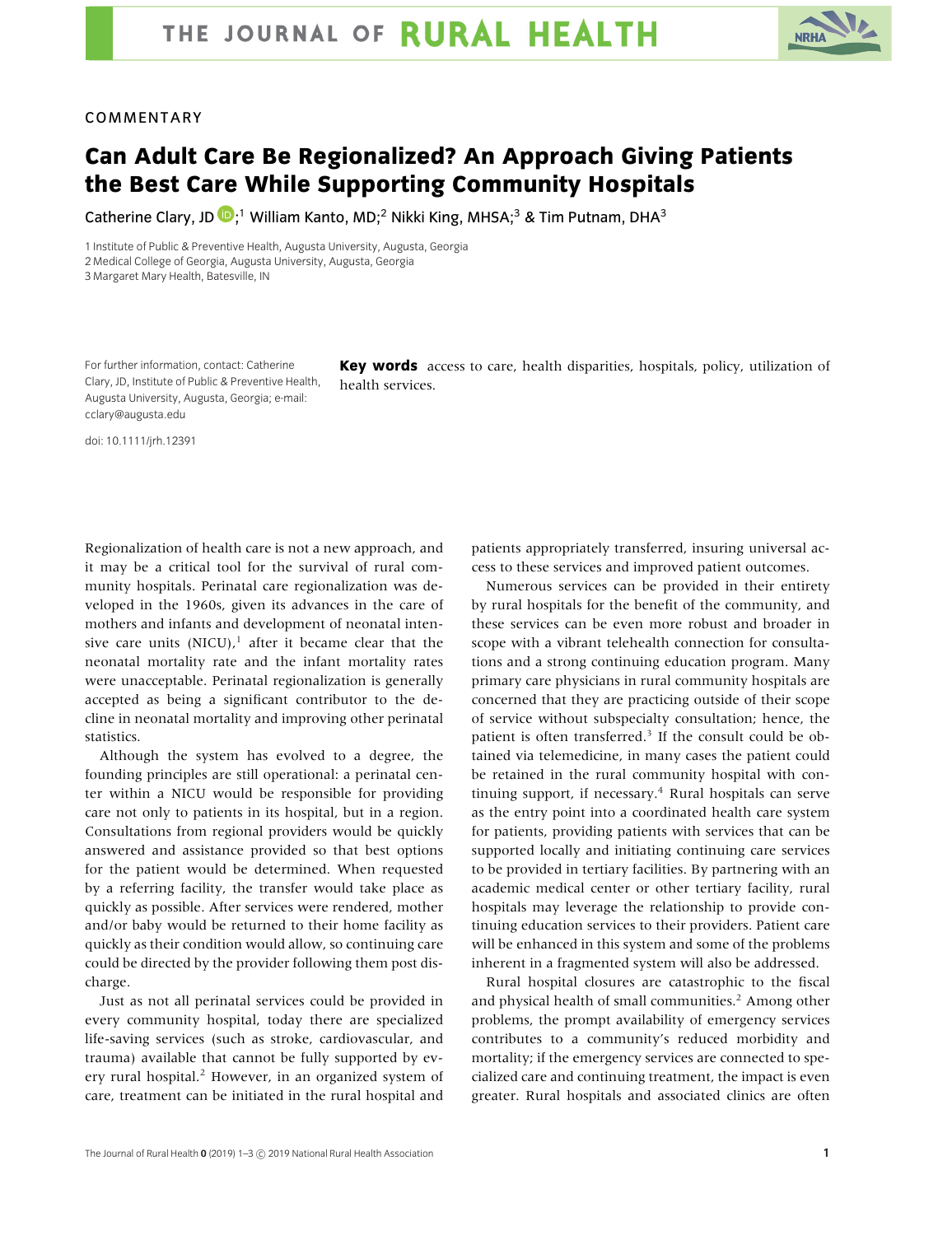the focal point for health care within the community. Patients transferred to specialized services may not have post-acute services readily available when returning to the community, and continuity of care may be compromised.

Lack of clinical volume is a universal issue causing financial problems for rural hospitals. With sufficient clinical volume, a rural hospital can generally survive<sup>2</sup> and be a resource for community health as well as an economic support. The challenge, then, is to provide services in the rural hospitals that provide sufficient volume, are within the scope of practice of the system, and are financially viable. It is also essential to convince the community to use these expanded services and to demonstrate that the community hospital is part of a larger, comprehensive system.

In this model of emulating perinatal regionalization for adult care regionalization, we are making several assumptions:

- 1. Systems and protocols can be developed between hospitals and implemented, which will allow patients who need specialized services to be transferred without impediment or delay, and these systems will also support the initiation of diagnostic and/or therapeutic care.
- 2. The capacity of rural hospitals to provide services to patients can be expanded through the use of telemedicine.
- 3. Transferred patients can and should be transferred back to the rural community hospital after discharge for the following reasons:
	- Fewer errors in terms of post-discharge medicines, rehabilitation, and follow-up appointments, since the local provider can provide support and answer questions as the primary care physician (PCP). By involving the PCP, there will be improvements in communication with both the patients and family, as well as an increase in adherence to postdischarge care plans.<sup>5</sup>
	- Patients prefer to get as much of their care within their community as possible. Upon demonstration that the rural hospital is part of a larger, integrated system, patients will be more likely to use the community hospital as their gateway to care.<sup>6</sup>
	- Rural community hospitals will continue to be an integral component to the delivery of health care in their communities, enhance patient care, and improve the health of the community in accordance with the triple aim of improving the patient experience, reducing cost, and increasing access.
- 4. With the increase in organized cooperation in patient care between the tertiary hospital and the rural

community hospital, there will be growing respect and trust among the providers, leading to improved patient care and patient satisfaction.

If a patient is transferred to a tertiary facility, we believe every effort possible should be made to return the patient to the community hospital for convalescent care and post-discharge planning. It is easier to do this if the rural hospital has a swing bed program, where rural hospitals may use a bed as either an acute care bed or a skilled nursing bed, but every avenue should be exhausted to make this happen. By returning the patient to the community hospital, the patient's family incurs less expense and travel time. Transferring the patient back to the community hospital demonstrates the tertiary center's confidence in the rural hospital and providers in the community. As a result, clinical volume in the community hospital increases, transferring allows the community hospital to provide post-discharge services, and continuity of care is promoted by providers. Finally, the local hospital is the nexus for the continuing care for the patient; local providers are available to answer questions about medications, rehabilitation, and follow-up care, reducing the chance for error and confusion.

Regionalization frees up the tertiary hospital to use its facilities for care that cannot be provided in other settings and may thus contribute to a reduction in diversion times. A system of regionalization would be instrumental in maintaining rural hospitals, which is critical in caring for the rural population. Data on clinical outcomes for common surgical procedures show no significant difference in cost or outcomes between community hospitals and tertiary facilities.7

Some health systems are putting similar models in place using traditional "hub and spoke," particularly with stroke and trauma. These models ensure patients' access to tertiary care while working to maintain the rural base. Although the bulk of care in these models will occur in ambulatory settings, those facilities are stronger if there is support from a rural hospital and strengthened with telemedicine.

The survival of rural hospitals is an essential component in providing health care to a rural community, and rural hospitals are integral to the economic development and future growth of the community. With adult regionalization, patients receive required tertiary care, but the community hospital is supported through its use for rehabilitation and continued wellness.

## **References**

1. Lester BM, Hawes K, Beau A, et al. Single-family room care and neurobehavioral and medical outcomes